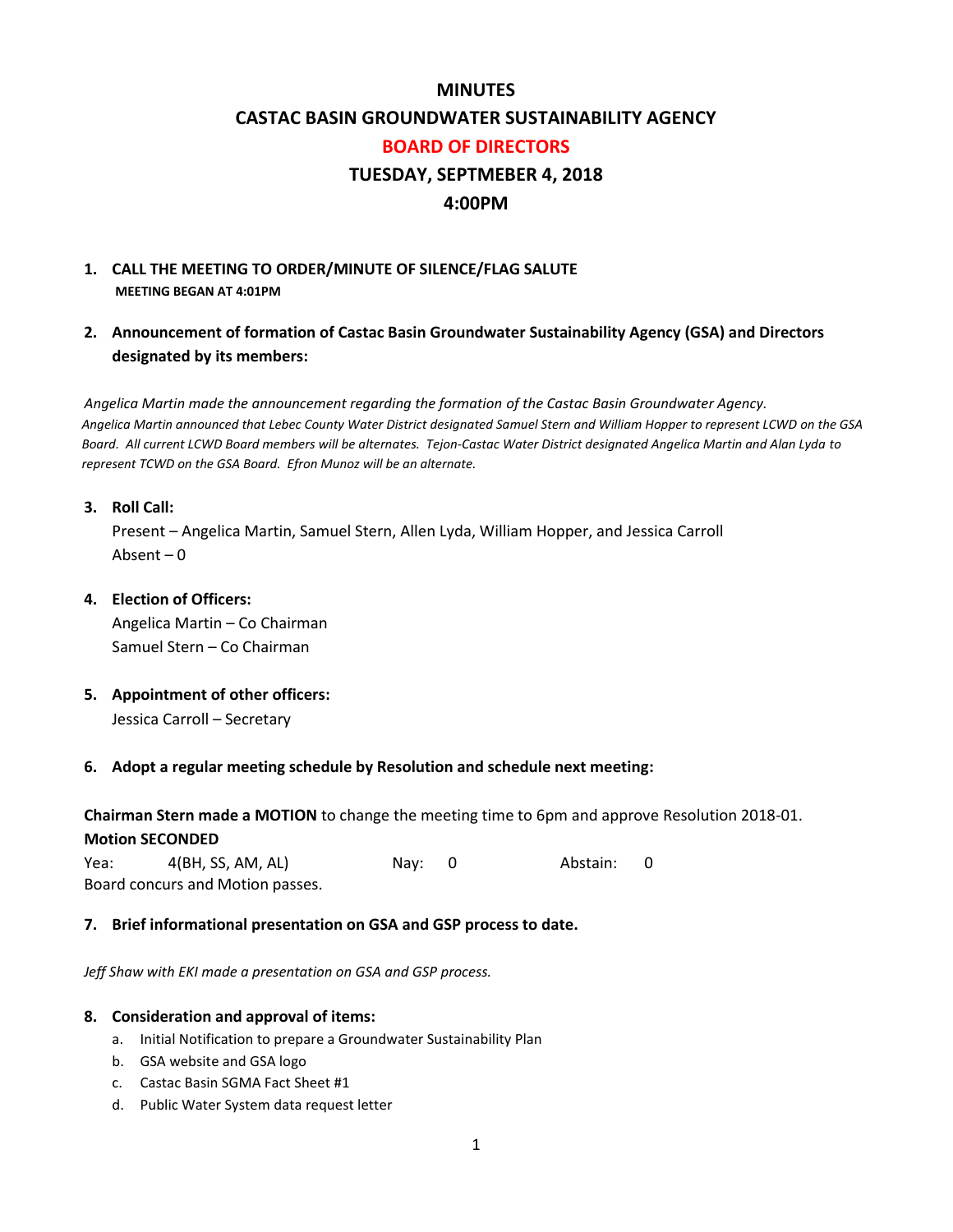## **Chairman Stern made a MOTION** to approve the Notification to Prepare a Groundwater Sustainability Plan

|      | Letter as written.                                                                               |          |   |          |   |  |
|------|--------------------------------------------------------------------------------------------------|----------|---|----------|---|--|
|      | <b>Motion SECONDED</b>                                                                           |          |   |          |   |  |
| Yea: | 4(BH, SS, AM, AL)                                                                                | Nay: $0$ |   | Abstain: | 0 |  |
|      | Board concurs and Motion passes.                                                                 |          |   |          |   |  |
|      | Chairman Martin made a MOTION to approve GSA Logo #3                                             |          |   |          |   |  |
|      | <b>Motion SECONDED</b>                                                                           |          |   |          |   |  |
| Yea: | 4(BH, SS, AM, AL)                                                                                | Nay:     | 0 | Abstain: | 0 |  |
|      | Board concurs and Motion passes.                                                                 |          |   |          |   |  |
|      | <b>Chairman Stern made a MOTION</b> to approve SGMA Fact Sheet #1 as written.                    |          |   |          |   |  |
|      | <b>Motion SECONDED</b>                                                                           |          |   |          |   |  |
| Yea: | 4(BH, SS, AM, AL)                                                                                | Nay:     | 0 | Abstain: | 0 |  |
|      | Board concurs and Motion passes.                                                                 |          |   |          |   |  |
|      | Chairman Martin made a MOTION to approve the Public Water System Data Request Letter as written. |          |   |          |   |  |
|      | <b>Motion SECONDED</b>                                                                           |          |   |          |   |  |
|      | 4(BH, SS, AM, AL)                                                                                | Nay:     | 0 | Abstain: | 0 |  |
| Yea: |                                                                                                  |          |   |          |   |  |

Angelica Martin Samuel Stern Jessica Carroll Alan Lyda (Alternate) William Hopper (Alternate)

#### **10. Approve Memorandum of Agreement (MOA) between Krista Mutual Water Company (KMWC) and the Castac Basin GSA:**

**Chairman Stern made a MOTION** to approve the MOA with Krista Mutual Water Company as written.

#### **Motion SECONDED**

| Yea: | 4(BH, SS, AM, AL)                | Nay: 0 | Abstain: 0 |  |
|------|----------------------------------|--------|------------|--|
|      | Board concurs and Motion passes. |        |            |  |

#### **11. PUBLIC COMMENT**:

At this time, the public may address the Board on any item not appearing on the agenda that is within the subject matter jurisdiction of the Board. Comments will be limited to three minutes.